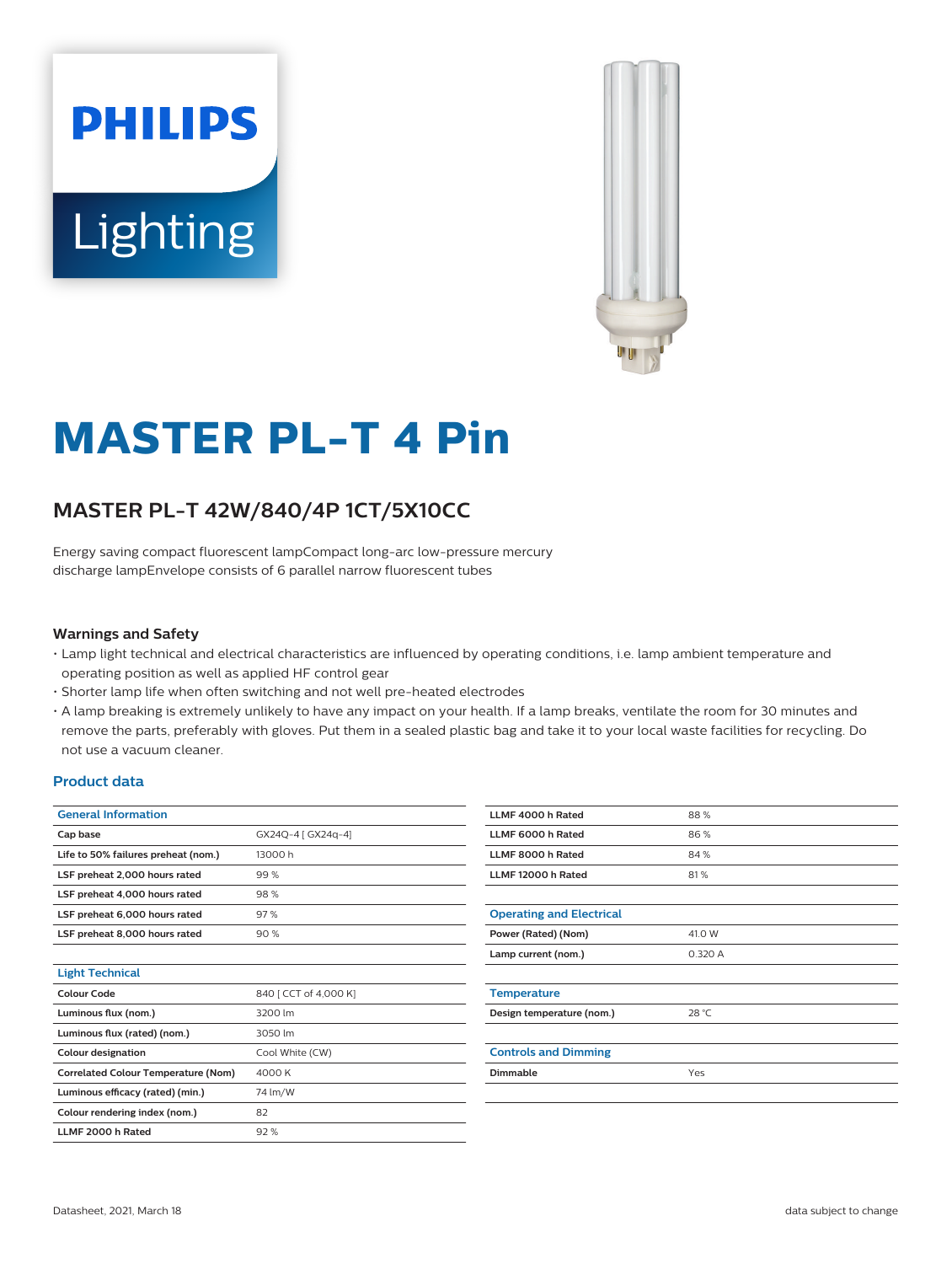## **MASTER PL-T 4 Pin**

| <b>Mechanical and Housing</b>      |                                    |
|------------------------------------|------------------------------------|
| Cap-base information               | 4P                                 |
|                                    |                                    |
| <b>Approval and Application</b>    |                                    |
| Energy efficiency label (EEL)      | А                                  |
| Mercury (Hg) content (nom.)        | 1.4 <sub>mg</sub>                  |
| Energy consumption kWh/1,000 hours | 45 kWh                             |
|                                    |                                    |
| <b>Product Data</b>                |                                    |
| Full product code                  | 871150061137670                    |
| Order product name                 | MASTER PL-T 42W/840/4P 1CT/5X10BOX |

| EAN/UPC - product<br>8711500611376<br>Order code<br>61137670<br>Local order code<br>42PLT8404PINCS<br>SAP numerator - quantity per pack<br>Numerator - packs per outer box<br>50<br><b>SAP material</b><br>927914884071<br>SAP net weight (piece)<br>83.000 g<br>II COS code<br>FSMH-42/40/1B-L/P-GX24q=4 |  |
|-----------------------------------------------------------------------------------------------------------------------------------------------------------------------------------------------------------------------------------------------------------------------------------------------------------|--|
|                                                                                                                                                                                                                                                                                                           |  |
|                                                                                                                                                                                                                                                                                                           |  |
|                                                                                                                                                                                                                                                                                                           |  |
|                                                                                                                                                                                                                                                                                                           |  |
|                                                                                                                                                                                                                                                                                                           |  |
|                                                                                                                                                                                                                                                                                                           |  |
|                                                                                                                                                                                                                                                                                                           |  |
|                                                                                                                                                                                                                                                                                                           |  |

**Product D (max) A (max) B (max) C (max)**

41.0 mm 120.7 mm 145.0 mm 160.7 mm

MASTER PL-T 42W/840/4P 1CT/

5X10BOX

## **Dimensional drawing**



#### **Photometric data**

 $\overleftrightarrow{a}$  =  $\overleftrightarrow{a}$  =  $\overleftrightarrow{a}$ 



**Lightcolour /840**

**Lightcolour /840**